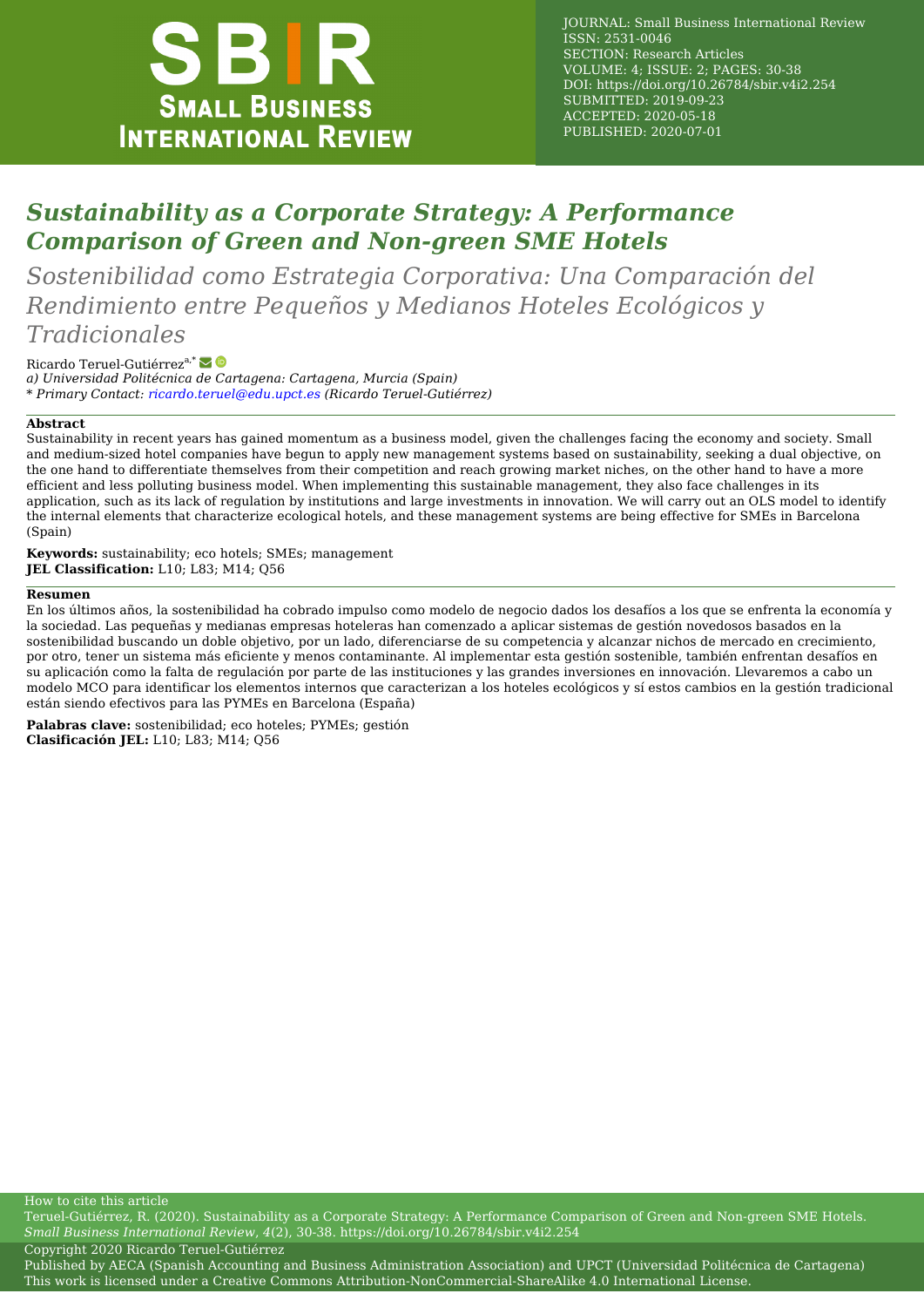# **1. Introducción**

The tourism industry is dominated by small and medium-sized companies. 99% have less than two employees, in addition companies with less than 10 employees represent 95% (INE, 2019). Given the competition in the sector and the new needs of customers, companies are forced to evolve towards new business models. In recent years, sustainability has become one of the main institutional objectives. Governments have developed different sustainable plans, such as the 2030 agenda for the countries of the European Union or the measures adopted by the member countries of the United Nations. When we examined the "Google Trends" tool, the searches recorded for terms related to sustainability have grown significantly in recent years (Figure 1). The communication of environmental and social responsibility (Herold & Lee, 2017) and the improvement of organizational performance (Martinez-Martinez, Cegarra-Navarro, Garcia-Perez, & Wensley, 2019) is considered very important to obtain a competitive advantage and improve the corporate image of SMEs companies, otherwise the measures taken could be considered as cost savings and not as a sustainable measure (Manaktola & Jauhari, 2007). Suggests that participation in environmental activities may be driven by both economic and ethical considerations (Tzschentke, Kirk, & Lynch, 2004).



**Figure 1.** Number of searches with the term "sustainability" in Google

Some researchers have studied the impacts of sustainable development for the small and medium enterprises, giving value to the sustainable management system as a model to obtain competitive advantages in an increasingly demanding market (Côté, Lopez, Marche, Perron, & Wright, 2008; Fotiadis, Vassiliadis, & Rekleitis, 2013; Yu & Bell, 2007), if it is not green washing techniques, it has a significant negative effect on green trust in hotels (Chen, Bernard, & Rahman, 2019; Trang, Lee, & Han, 2019). Lee, Hsu, Han and Kim (2010) defines how guests who select an ecological hotel consider that their purchase decision contributes to saving the planet and leaving a green environment for their children, creating a strong competitive advantage over other products that are not sustainable. Although SMEs managers sometimes feel that implementing green practices generates higher prices for the end user and reduces corporate competitiveness (Porter & van der Linde, 1995; Rosenbaum & Wong, 2015), these strategies can lead to significant cost reductions through improved resource efficiency such as water and energy, as well as an improvement in waste management (Font, Elgammal, & Lamond, 2017). Hotels can focus their green practices on four main categories; energy saving, water conservation, recycling, and waste management (Verma & Chandra, 2018; Han & Hyun, 2018). According to previous researches (Iwanowski & Rushmore, 1994; Singh, Cranage, & Lee, 2014) environmental problems are directly related to your operating costs, and proper management could reduce operating expenses on your property. Reducing waste, energy savings (lighting, heating and air conditioning replacements can be the difference between a SMEs hotel obtaining a higher profitability than its competition and generating great savings, improve the liquidity or invert in sustainable innovations. Furthermore, the more the more advanced sustainable practices in the hotel, the better the impact on consumer satisfaction (Y. Yu, Li, & Jai, 2017).

Han, Moon and Lee (2019) analyses how this sustainable management is more effective if it is supported by certificates with which the guests can verify the measures taken by the company, this is consistent with the research of Goyal, Rahman and Kazmi (2015), Peiró-Signes, Segarra-Oña, Verma, Mondéjar-Jiménez and Vargas-Vargas (2014) and K.-H. Lee, Lee and Gunarathne (2019). We will use TripAdvisor Green Leaders as a reference. The results of using these certificates intend to pay a higher price. The number of eco-hotels is scarce-approximately a 7% according with the Eco-Labelling from TripAdvisor $^{\rm 1}.$ 

The objective of this study is to test whether the implementation of an ecological management system is an advantage for hotel SMEs in Barcelona. In this sense, we also tested the existence of spatial concentration

Source: Own elaboration based on Google Trends information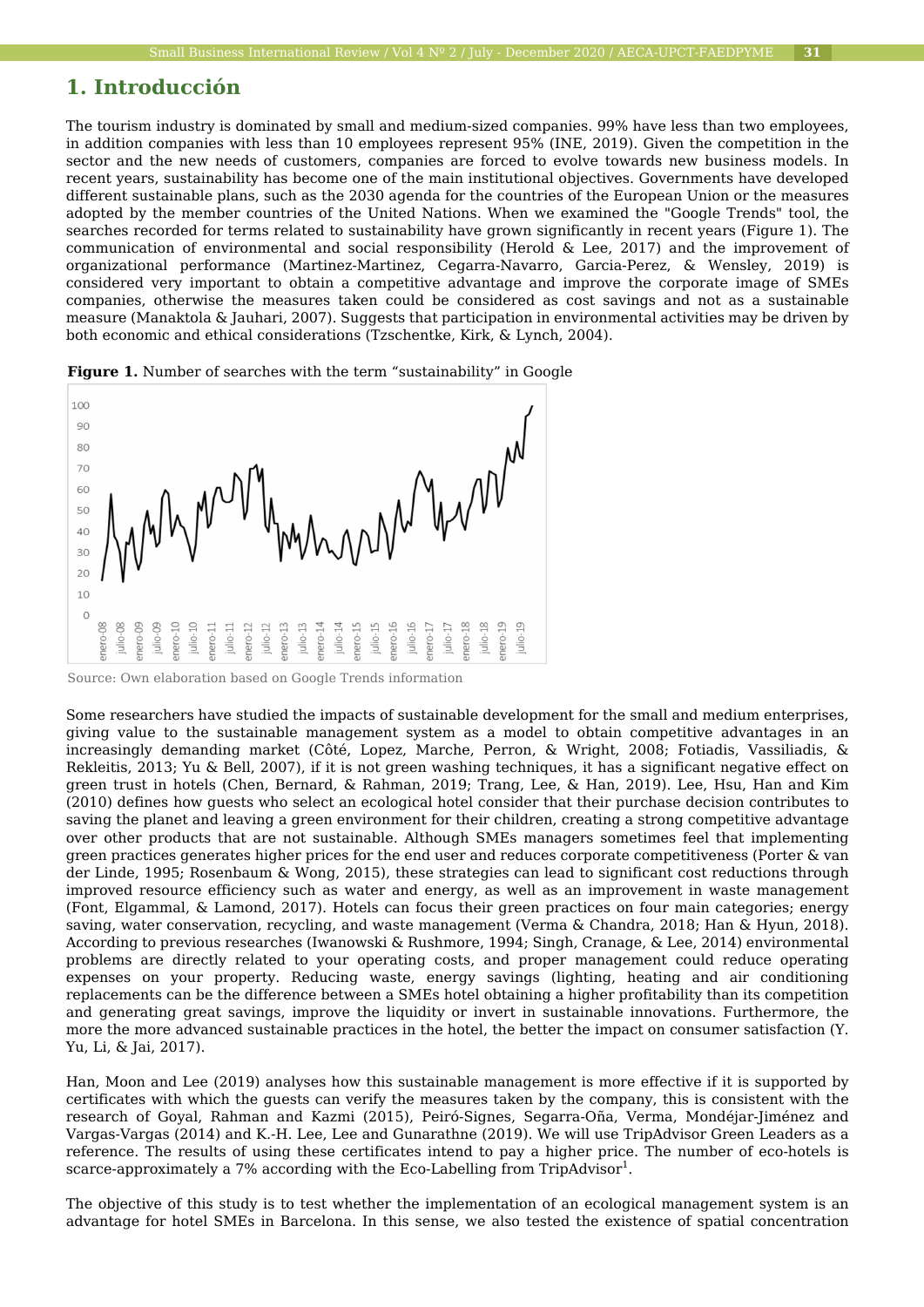areas with Ecohotels and specified a Logit model to determine the explanatory factors of the profitability of these hotels based on their operational and internal characteristics. We proposed an empirical model in a sample of SMEs hotels in the city of Barcelona, Spain. With more than 7.2 million international arrivals in 2018, Barcelona is in the Top 20 of the most visited cities in the world, reaching the top 10 on some specific dates (Top Cities Destination Ranking 2017). Thus, to face this situation, traditional hotels seek competitive advantages where the client's preferences are the main objective.

# **2. Research background**

Faced with an increasingly demanding market and with a greater number of companies offering similar products, the competitive advantages for SMEs in the tourism sector are very important for their survival and long-term growth (Iraldo, Testa, Lanzini, & Battaglia, 2017; Özgener & İraz, 2006), adapting business models to new consumer trends of potential customers.

Competitive advantage can help to position a company in a market in different ways, making it a differentiated service and difficult to imitate in the short term. According to Rangone (1999) we found three ways to competitive advantages for SMEs: innovation, service optimization through management improvements (cost reduction and hotel management improvement) and reputation of brand through market management (where we could include the green image that we represent for clients, such as true certificates and make our sustainable measures known to them). Bohdanowicz (2006), estimates in his study that about 80% of hotel environmental impacts are due to mismanagement of resources, unnecessarily increasing operating costs. In addition to this competitive advantage, taking green measures by evolving the business model towards sustainable management can have benefits in SMEs in customer satisfaction and the motivation of the organization's own employees (Iraldo et al., 2017; Berezan, Millar, & Raab, 2014).

However, investment in eco-innovation practices also faces some limitations related to barriers to innovation, such as higher costs in its implementation (Hojnik & Ruzzier, 2016). García-Pozo, Sánchez-Ollero and Marchante-Lara (2015) and García-Pozo, Sánchez-Ollero and Ons-Cappa (2016) study the impact of ecoinnovation on the labour productivity on a sample of hotels in Spain with positive and significant results. But previous studies do not consider characterising elements of SMEs Eco-Hotels. To fill this gap in the literature we examine to identify the internal elements that characterize ecological hotels, and these management systems are being effective for SMEs in Barcelona (Spain). To do that we focus on the SMEs hotels that obtained the TripAdvisor Green Leaders Certificate –an award based on the ecological practices of the property. We study the characteristics of the hotels to explain the rating and reputation in two different periods.

Therefore, we analyze in this paper whether the hotels that have adopted the option of having management systems based on sustainability have had an improvement in their results at a financial level, compared to conventional hotels. Specifically, as the studies of Ghisetti and Rennings (2014) and Kapiki (2012), we try to check if the innovations in energy efficiency and resources lead to win-win situations, in which reducing the environmental impact of production is contextually improving performance, economic growth of companies and a general improvement in society.



**Figure 2.** Hotels in Barcelona

Source: Own elaboration based on TripAdvisor Information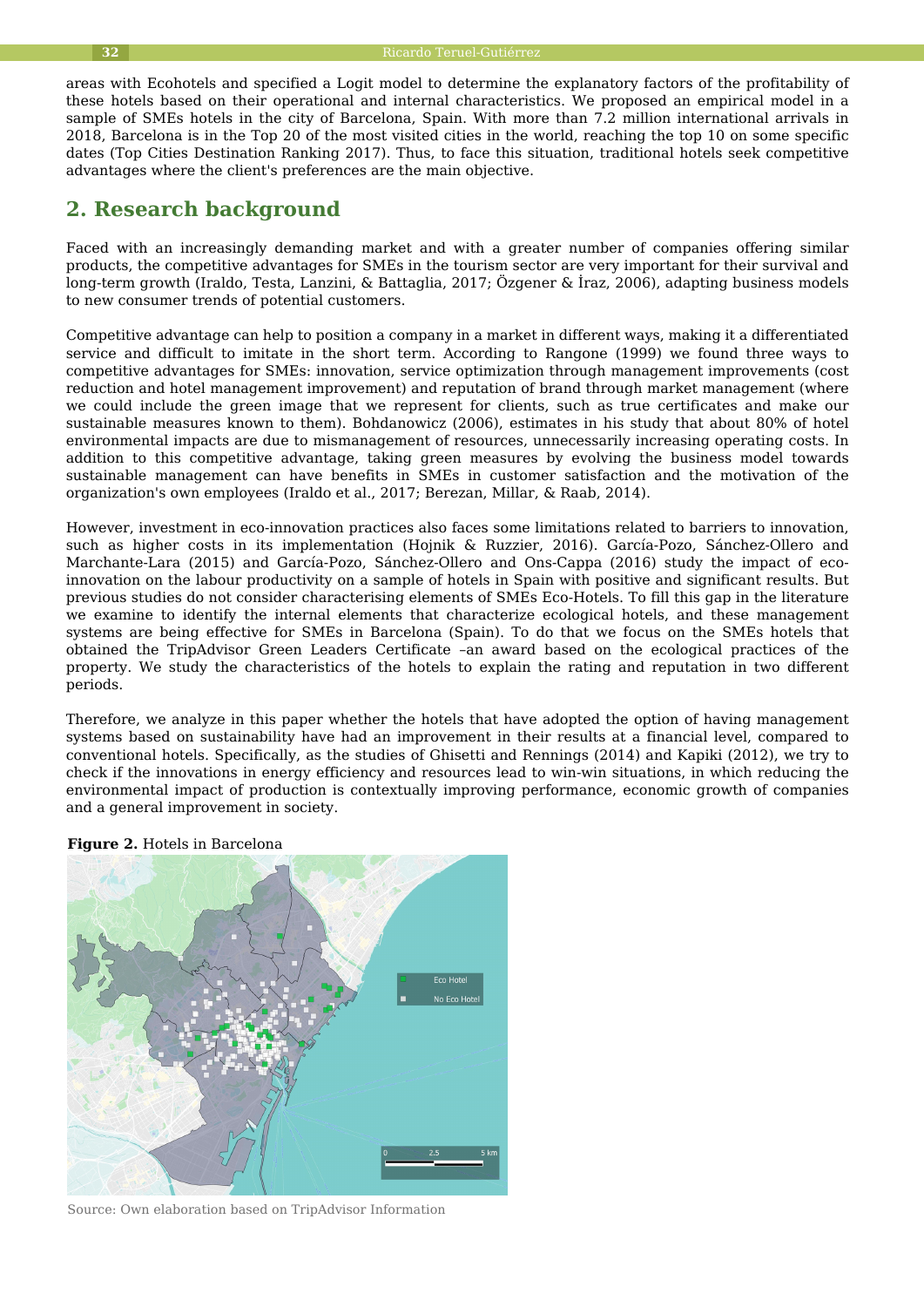# **3. Methodology and database**

## **3.1 Sample and data sources**

To develop this study, we used TripAdvisor dataset which provides information about hotels' characteristics (Diéguez-Soto, Fernández-Gámez, & Sánchez-Marín, 2017). The hotel selection system considered ECO in TripAdvisor. Based on this information, we chose those hotels branches $^2$  in the city Barcelona. For the data collection process, we use web scraping techniques to obtain our sample and the internal and external characteristics of the Eco hotels. Thus, we identify a sample of 335 SMEs hotels with information available. This sample represented a 90% coverage rate in 2018 (INE, 2019). This information was extracted from TripAdvisor database applying web scrapping techniques to get hotels' variables related to their reputation and general characteristics and their locations. From this sample we get that a 11,5% of selected hotels have eco-label certifications. To obtain the financial information of each hotel, we will use the SABI database, which we will unify to the previous one for information on the performance of the hotels in different years.

In Figure 2 we can see the location of the different hotels in the city of Barcelona, differentiated by Eco and traditional hotels.

## **3.2 Variables**

The rating of the guests towards the hotels is used as a dependent variable as a performance measure. Thus, this is a dichotomy variable which takes the value of one if the hotel has the Eco category and zero in otherwise. The explanatory variables are classified into two categories. (A) Performance indicators of the hotels. Into this category we include the financial variables which evaluates the performance of hotels in the sample for several years. Within this group are the profitability, liquidity, and indebtedness of each hotel. This information will be obtained from the SABI database. According to previous studies, the highly concentrated areas cause more competence and therefore, it is expected a high percentage of Eco-Hotels to face this competitive situation through differentiation.(B) Control variables: Into this category we include general hotels' characteristics such as the size, valuation, price and age. The next Table 1 shows these variables.

| <b>Variable</b>         | <b>Description</b>                                     | <b>ALL</b> | <b>ECO</b>           | <b>NO ECO</b> | <b>T-TEST</b>            |
|-------------------------|--------------------------------------------------------|------------|----------------------|---------------|--------------------------|
|                         |                                                        |            | <b>Mean</b><br>(std) |               | <b>Diff</b><br>(p-value) |
| <b>Eco-Hotel</b>        | 1 if hotel is "ECO", 0<br>otherwise                    | 0.1061     | 1.0000               | 0.0000        | $\overline{\phantom{a}}$ |
|                         |                                                        | (0,3086)   | (0,0000)             | (0,0000)      |                          |
| Profitability 2012      | Profitability of the hotel in<br>the year 2012         | 2,8841     | 2.5990               | 4,5813        | $-0.8919$                |
|                         |                                                        | (24, 5435) | (36, 3879)           | (20, 7015)    | (0,3752)                 |
| Profitability 2017      | Profitability of the hotel in                          | 4,3700     | 9,1540               | 8,4860        | 0,2631                   |
|                         | the year 2017                                          | (20, 4131) | (7,8554)             | (22,0415)     | (0,7930)                 |
| <b>Size</b>             | log of number of beds in the<br>hotel                  | 7,8539     | 9.1608               | 7,7580        | 4,7148                   |
|                         |                                                        | (2, 4402)  | (1,8461)             | (2,4899)      | (0,0001)                 |
| Average price           | Mean of the price (hotel<br>room)                      | 81,9900    | 112,5400             | 146,3000      | 2,5883                   |
|                         |                                                        | (0, 5154)  | (0.4904)             | (0,5195)      | (0,0121)                 |
| Liquidity 2012          | Liquidity of the hotel in the<br>year 2012             | 6,2920     | 10,6701              | 5,2883        | 1,5663                   |
|                         |                                                        | (18,0781)  | (29, 2182)           | (15, 8170)    | (0, 1270)                |
| Liquidity 2017          | Liquidity of the hotel in the<br>vear 2017             | 2,8490     | 13,2900              | 2,7640        | 0,5307                   |
|                         |                                                        | (5, 1051)  | (4,2698)             | (5,2611)      | (0.5987)                 |
| <b>Debt 2012</b>        | Debt of the hotel in the year<br>2012                  | 57,7300    | 42,9040              | 59,7500       | $-2,8203$                |
|                         |                                                        | (37, 2849) | (30, 1982)           | (37, 7543)    | (0.0071)                 |
| <b>Debt 2017</b>        | Debt of the hotel in the year                          | 49,7090    | 46,4850              | 50,3280       | $-0.5784$                |
|                         | 2017                                                   | (29, 5329) | (29, 8634)           | (29, 5491)    | (0.5669)                 |
| <b>Stars</b>            | Stars of the hotel                                     | 3,1895     | 3,3269               | 3,2094        | 2,4174                   |
|                         |                                                        | (1,0209)   | (1,0273)             | (1,0206)      | (0,0191)                 |
| <b>Position</b>         | Position of the hotel in the<br>ranking of TripAdvisor | 227,0000   | 151,2000             | 238,3000      | $-3,0047$                |
|                         |                                                        | (0,9029)   | (0,9564)             | (0.8931)      | (0,0044)                 |
| Rating                  | Rating of the hotels                                   | 7,1040     | 8,5770               | 6,8850        | 2,7676                   |
|                         |                                                        | (1,3916)   | (0,6431)             | (0, 5650)     | (0,0085)                 |
| <b>Number of Hotels</b> | Number of Hotels                                       | 335        | 37                   | 298           | $\overline{\phantom{a}}$ |
|                         | % of subsets of the total<br>database                  | 100,0      | 11,0                 | 89,0          |                          |

#### **Table 1.** Descriptive statistics

Source: Own elaboration

A t-test will be carried out to verify whether the difference between the means of the ECO hotels and the non-ECO hotels are significant.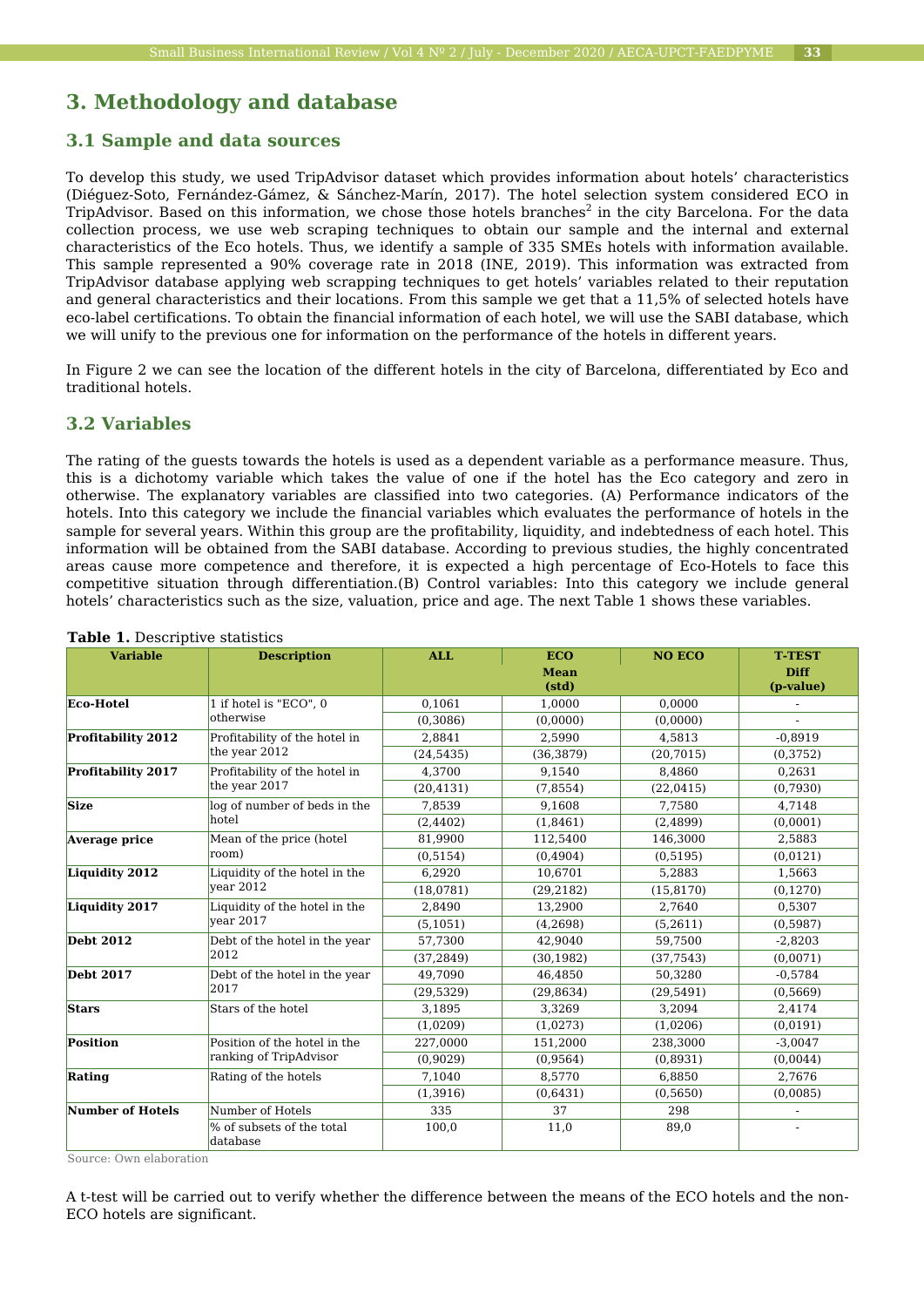## **3.3 Analyses**

To identify the internal factors that play an important role for the success of business models based on the sustainability of SMEs hotels, and with this the valuation and selection of these above the traditional ones, we will use an OLS model with a multiplicative scheme. (Yip & Tsang, 2007; Vermeulen & Barkema, 2001).

The dependent variable rating (number of evaluations \* score given by the guests), *Xit (K x 1)* represents the independent variables of the model. Assuming a linear distribution, the regression equation would be:

$$
Y_{it} = a + bX_{it} + U_{it} \quad (1)
$$

Where *a*, *b* are  $\beta_{it}$  (*K x 1*) an unknown estimated parameter.

To analyse the effect of the ECO variable (if the hotel performs a management system based on sustainability, it will take the value 1, in any other case, 0) it affects the slope of the explanatory variables, we will create new variables as a product of the variable ECO dummy and explanatory variables, modifying our OLS model as follows:

 $Y_{it} = a + bX_{it} + cDX_{it} + U_{it}$  (2)

where  $D = 1$  if ECO and 0 otherwise and  $a,b,c$  are  $\beta_{it}$  (K x 1) an unknown estimated parameter for any variable. The coefficient *c* is the differential impact of variable *X* on customer valuation and a preference *(Y)* towards ECO hotels.

# **4. Results**

## **4.1 Exploratory analysis**

It is observed that there is a significant difference between the types of hotels with respect to the logarithm of the number of beds in the hotel, being in average more in the Eco hotels than in the conventional hotels. On the other hand, it is interesting to note how it seemed that Eco hotels have lower profitability on average than conventional hotels in 2012, but over the years, we reached the opposite situation in 2017. In this preliminary study of the variables, we observed a significant difference between the average of valuations, being better in the hotels with Eco attributes. This was verified with t-tests for difference in means in the subsamples. This improvement in the profitability and valuation of eco Hotels in a short period of time, shows an improvement in the reputation of these hotels compared to traditional hotels. In the following section, therefore, the Rating variable will be taken as a dependent variable of the model, hoping to find what factors are positively affecting this business model above the traditional one. A lower financial indebtedness is also observed in Eco hotels. This may be consistent with previous literature since optimal cost management could lead to less indebtedness.

**Figure 3.** Quartile map of ratings of all hotels



Source: Own elaboration based on TripAdvisor Information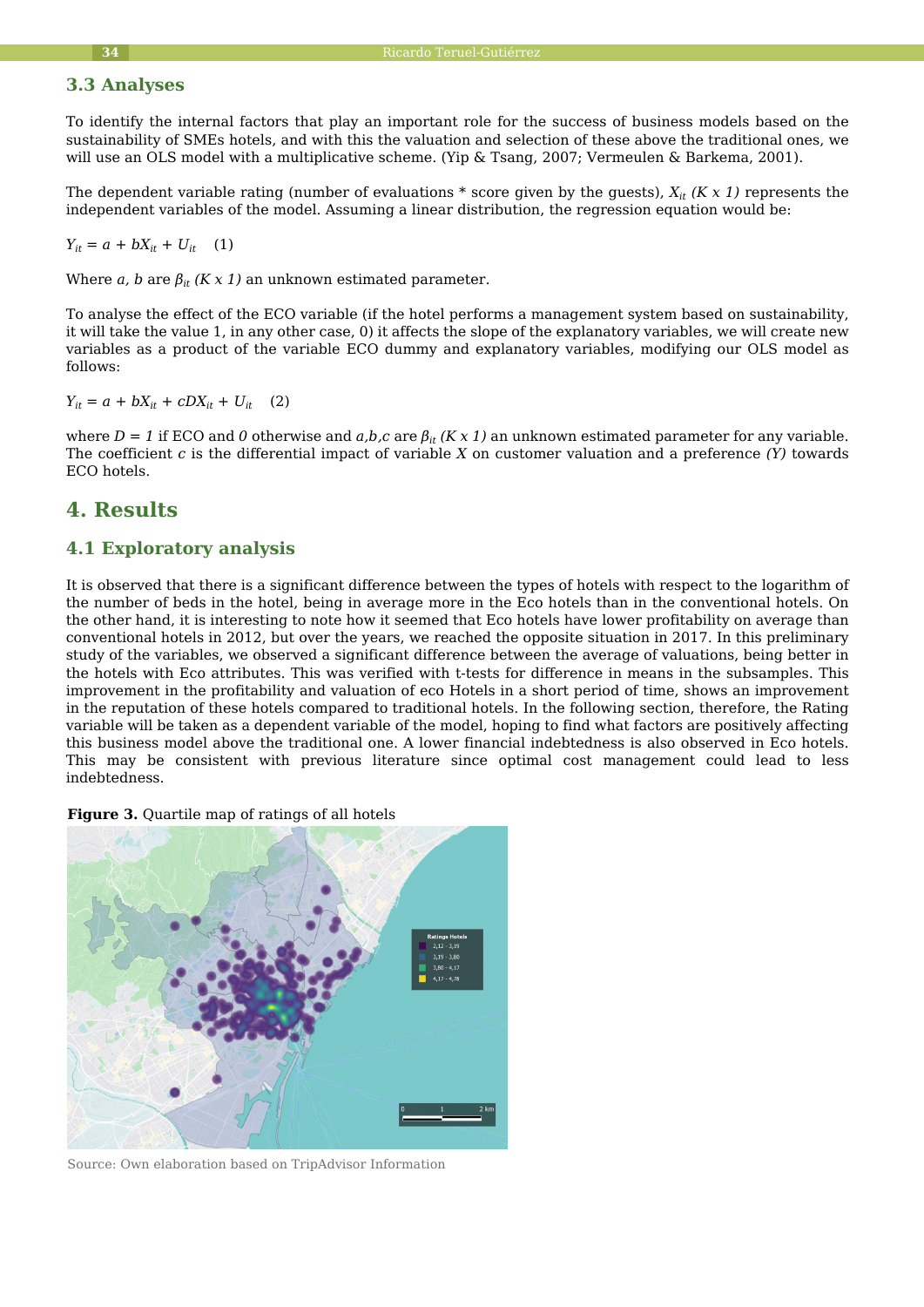The rating of the hotels is represented on a quartile map (Figure 3), a certain concentration of the hotels with the highest scores is observed in certain points of the city. In future research, it would be interesting to determine the existence of co-localized spatial patterns in relation to imitation in hotel management.

#### **4.2 Regression results**

We use an OLS model with a multiplicative scheme to verify that internal, financial and management factors are affecting the valuation of Eco hotels compared to hotels with a traditional management system. With this, we study how the hotels of SMEs that carry out a management system based on sustainability are achieving competitive advantages that cause greater market share and a positive evaluation by customers. Therefore, we will use the Rating variable (total number of comments multiplied by the score). This variable is used as a reputation and valuation reference towards the hotel management model (Lorde, Jacob, & Weekes, 2019). For the final variables of the model, we applied the general approach to the particular one (Krolzig & Hendry, 2001), where the non-significant variables were eliminated from the estimation. Table 2 shows the results for the OLS estimate for 2012 and 2017.

| <b>Dependent variable: Rating of costumers</b> |                                  |                           |  |  |  |
|------------------------------------------------|----------------------------------|---------------------------|--|--|--|
| <b>Variables</b>                               | <b>OLS</b><br><b>(Year 2012)</b> | <b>OLS</b><br>(Year 2017) |  |  |  |
|                                                | B<br>(p-value)                   | (p-value)                 |  |  |  |
| <b>Profitability</b>                           | 10,1680*                         | 14,9760                   |  |  |  |
|                                                | (0,1000)                         | (0, 1152)                 |  |  |  |
| <b>Indebtedness</b>                            | 7,6770                           | 9.9780                    |  |  |  |
|                                                | (0, 1426)                        | (0.2479)                  |  |  |  |
| <b>Size</b>                                    | 165,8680***                      | 168,1692***               |  |  |  |
|                                                | (0,0000)                         | (0,0000)                  |  |  |  |
| Average price                                  | 5.2341**                         | $6.0140*$                 |  |  |  |
|                                                | (0.0286)                         | (0.0294)                  |  |  |  |
| <b>Position</b>                                | $-5,7810***$                     | $-5,6420***$              |  |  |  |
|                                                | (0,0000)                         | (0,0000)                  |  |  |  |
| <b>Profitability * ECO</b>                     | 115.0690*                        | $-30.965$                 |  |  |  |
|                                                | (0.0664)                         | (0.6640)                  |  |  |  |
| Indebtedness * ECO                             | 96,3600***                       | 94,602***                 |  |  |  |
|                                                | (0.0000)                         | (0.0000)                  |  |  |  |
| Size * ECO                                     | 69.9800***                       | 71,1838**                 |  |  |  |
|                                                | (0,0003)                         | (0.0287)                  |  |  |  |
| Average price * ECO                            | $-15,9190***$                    | $-8,4260**$               |  |  |  |
|                                                | (0,0002)                         | (0,0053)                  |  |  |  |
| <b>Position * ECO</b>                          | $-13,1540**$                     | $-8,9530*$                |  |  |  |
|                                                | (0.0051)                         | (0.0478)                  |  |  |  |
| <b>Multiple R-squared</b>                      | 0,5725                           | 0,5850                    |  |  |  |
| <b>Adjusted R-squared</b>                      | 0,5513                           | 0,5685                    |  |  |  |

**Table 2. OLS regression results** 

(\*\*\*) significant 1% (\*\*) significant at 5% (\*) significant at 10% Source: Own elaboration

The results show that, for both years, a higher position on TripAdvisor represents an improvement in the reputation of the SMEs hotel and a greater probability that customers will book a room above the competition. As the variable product of position \* Eco is significant, therefore there is a differential effect on the valuations according to the position in the ranking related to the fact that the hotel has a sustainable management system or not.

Customers value thus the top hotels with ECO management better. This is consistent with Ghisetti and Rennings (2014) and Kapiki (2012). This is an important competitive advantage for the company, and it is important that the company informing customers of the actions that the hotel is taking on a sustainable level (Gürlek & Tuna, 2018). From our results we also find that there is a positive difference between ecological hotels with respect to traditional hotels, with respect to debt. In the two years, we observed how ecological hotels are more valued than traditional hotels with the same debt levels. This may be due to the measures implemented by hotels with sustainable management. As we have seen in this article, the investment in ecoinnovation, needed to gradually transform the hotel, usually entails great costs for its implementation (Hojnik & Ruzzier, 2016), but the more advanced these investments in eco-innovation, the greater the impact on consumers (Y. Yu et al., 2017). Given the limitations of our database, it is not possible to confirm that part of this indebtedness belongs to the investment of the improvement of the sustainable management system, but if there is a relationship between the Eco hotels with the greatest increase in benefits in the period and the most indebted in 2012. Another interesting result is found in how the average hotel prices affect the reputation of customers. As the results show, in general a higher average price has a positive effect on the rating of the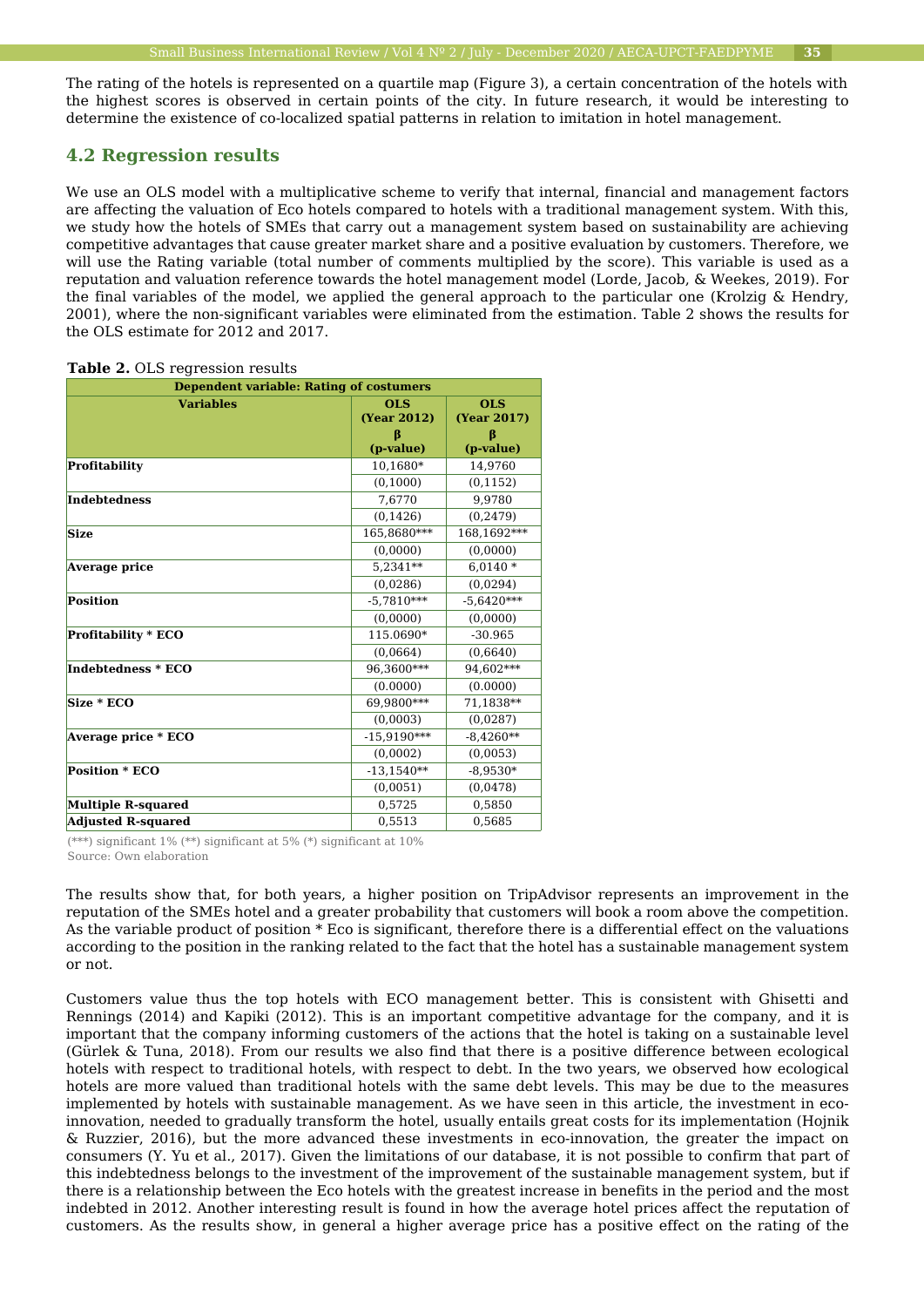SMEs hotel. Which is different when we do not focus on ECO hotels, since there is a differential effect that causes a higher average price to go against the reputation of the hotel. This effect may be caused by clients' perception of sustainable measures as an attempt to save costs by offering a limited service compared to their competitors (Manaktola & Jauhari, 2007). It is very important for SMEs to be transparent with customers and explain what are the sustainable measures that the hotel takes, (Han et al., 2019) in addition to having visibility through certificates such as TripAdvisor Leaders.

# **5. Concluding remarks**

In recent years, the demand for hotels with sustainable management has increased and customers are increasingly informed about the advantages that this type of business provides at environmental and social levels. SMEs have the opportunity to focus their hotel strategy and management based on these business models, creating competitive advantages over competing hotels. These types of models improve the image of the brand, reduce emissions, and optimize resources and organizational performance (Chang, 2011; Gürlek & Tuna, 2018). This research studies the behavior of SMEs hotels in the city of Barcelona, looking for differential effects on the factors that affect the reputation and valuation of customers to hotels with sustainable management models and traditional hotels. In our model we found significant differences in some variables.

Our findings indicate, at an exploratory level, that Eco Hotels have a significant improvement at the profitability level in the period 2012 to 2017, going from having a lower average profitability than the hotels with a traditional management to surpass them. This improvement in profitability leads us to propose the model in search of which factors have improved the reputation and number of reservations of SMEs hotels with this management model. On the one hand, the regression points that guests value more than a popular SMEs hotel in the area if it is sustainably managed. Therefore, for customers it is an extra recognition that it has a sustainable management if it is a hotel with a good position on TripAdvisor, obtaining more reservations and with it an increase in profitability. On the other hand, we also found evidence that it is important for hotels to inform customers about their sustainable measures, through certificates or accreditations such as TripAdvisor Leaders or directly to guests. If not, a higher average price can be considered by customers as a savings policy and not as a competitive advantage (Manaktola & Jauhari, 2007). This effect is considerably reduced in the regression of 2017 with respect to that of 2012 and may be due to the increase in certificates and more information from clients. Lastly, we also found a relationship between the Eco Hotels with the best reputations and the highest indebtedness. The limitations of the database prevent us from knowing exactly if these hotels have a higher indebtedness due to the investment in sustainable innovations, but this would be consistent with the research by Y. Yu et al. (2017).

Finally, this research has limitations that could be considered in future research. This study does not consider the characterization of these ecological hotels based on external environmental factors, nor does it consider the spatially localized contagion effects. Furthermore, the information in our database is limited, given the lack of regulation on the sustainable certificate in the hotel sector and also a growing management model, we have used a certificate that, although reliable, is not a standard. Finally, the study only studies the specific case of Barcelona, the study of alternative locations could corroborate our results.

# **Acknowledgements**

The author acknowledges the financial support from Fundación Banco Santander.

# **FootNotes**

- <sup>1</sup> [https://www.tripadvisor.es](https://www.tripadvisor.es/)
- $^2$  We drop those multinational companies with local headquarters in Barcelona.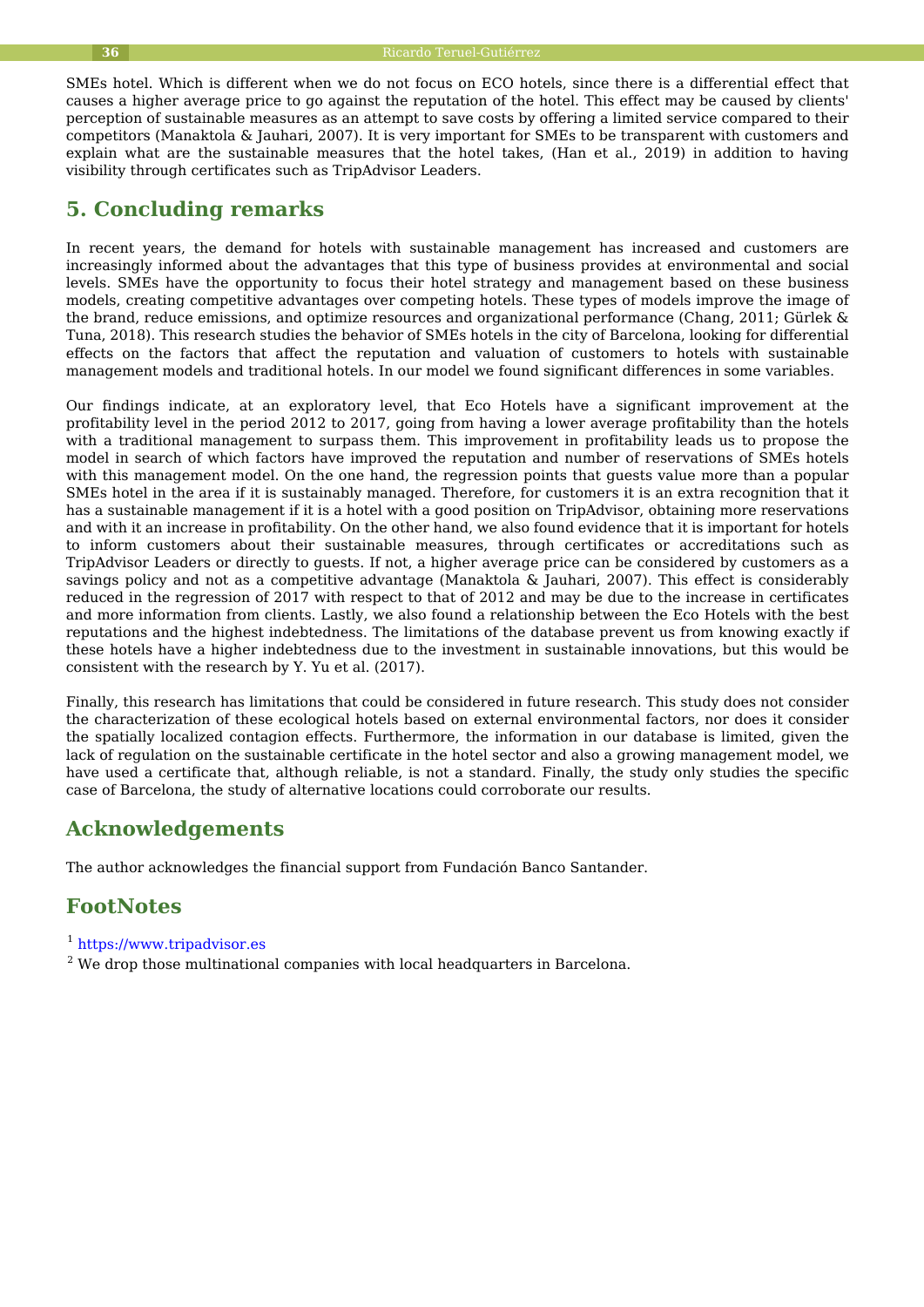# **References**

- Berezan, O., Millar, M., & Raab, C. (2014). Sustainable Hotel Practices and Guest Satisfaction Levels. *International Journal of Hospitality & Tourism Administration, 15*(1), 1–18. <https://doi.org/10.1080/15256480.2014.872884>
- Bohdanowicz, P. (2006). Environmental awareness and initiatives in the Swedish and Polish hotel industries—survey results. *International Journal of Hospitality Management, 25*(4), 662–682. <https://doi.org/10.1016/j.ijhm.2005.06.006>
- Chang, C. (2011). The Influence of Corporate Environmental Ethics on Competitive Advantage: The Mediation Role of Green Innovation. *Journal of Business Ethics, 104*(3), 361–370. <https://doi.org/10.1007/s10551-011-0914-x>
- Chen, H., Bernard, S., & Rahman, I. (2019). Greenwashing in hotels: A structural model of trust and behavioral intentions. *Journal of Cleaner Production, 206*, 326–335. <https://doi.org/10.1016/j.jclepro.2018.09.168>
- Côté, R. P., Lopez, J., Marche, S., Perron, G. M., & Wright, R. (2008). Influences, practices and opportunities for environmental supply chain management in Nova Scotia SMEs. *Journal of Cleaner Production, 16*(15), 1561–1570.<https://doi.org/10.1016/j.jclepro.2008.04.022>
- Diéguez-Soto, J., Fernández-Gámez, M. A., & Sánchez-Marín, G. (2017). Family involvement and hotel online reputation. *BRQ Business Research Quarterly, 20*(3), 151–163. <https://doi.org/10.1016/j.brq.2017.05.001>
- Font, X., Elgammal, I., & Lamond, I. (2017). Greenhushing: the deliberate under communicating of sustainability practices by tourism businesses. *Journal of Sustainable Tourism, 25*(7), 1007–1023. <https://doi.org/10.1080/09669582.2016.1158829>
- Fotiadis, A. K., Vassiliadis, C. A., & Rekleitis, P. D. (2013). Constraints and benefits of sustainable development: a case study based on the perceptions of small-hotel entrepreneurs in Greece. *Anatolia, 24*(2), 144–161.<https://doi.org/10.1080/13032917.2012.741049>
- García-Pozo, A., Sánchez-Ollero, J. L., & Marchante-Lara, M. (2015). Eco-innovation and management: an empirical analysis of environmental good practices and labour productivity in the spanish hotel industry. *Innovation, 17*(1), 58–68.<https://doi.org/10.1080/14479338.2015.1011057>
- García-Pozo, A., Sánchez-Ollero, J., & Ons-Cappa, M. (2016). ECO-innovation and economic crisis: a comparative analysis of environmental good practices and labour productivity in the Spanish hotel industry. *Journal of Cleaner Production, 138*, 131–138. <https://doi.org/10.1016/j.jclepro.2016.01.011>
- Ghisetti, C., & Rennings, K. (2014). Environmental innovations and profitability: how does it pay to be green? An empirical analysis on the German innovation survey. *Journal of Cleaner Production, 75*, 106–117. <https://doi.org/10.1016/j.jclepro.2014.03.097>
- Goyal, P., Rahman, Z., & Kazmi, A. A. (2015). Identification and prioritization of corporate sustainability practices using analytical hierarchy process. *Journal of Modelling in Management, 10*(1), 23–49. <https://doi.org/10.1108/JM2-09-2012-0030>
- Gürlek, M., & Tuna, M. (2018). Reinforcing competitive advantage through green organizational culture and green innovation. *The Service Industries Journal, 38*(7-8), 467–491. <https://doi.org/10.1080/02642069.2017.1402889>
- Han, H., & Hyun, S. S. (2018). What influences water conservation and towel reuse practices of hotel guests?. *Tourism Management, 64*, 87–97.<https://doi.org/10.1016/j.tourman.2017.08.005>
- Han, H., Moon, H., & Lee, H. (2019). Excellence in eco-friendly performance of a green hotel product and guests' proenvironmental behavior. *Social Behavior and Personality: an international journal, 47*(12), 1–10.<https://doi.org/10.2224/sbp.8317>
- Herold, D., & Lee, K. (2017). The Influence of the Sustainability Logic on Carbon Disclosure in the Global Logistics Industry: The Case of DHL, FDX and UPS. *Sustainability, 9*(4), 601. <https://doi.org/10.3390/su9040601>
- Hojnik, J., & Ruzzier, M. (2016). What drives eco-innovation? A review of an emerging literature. *Environmental Innovation and Societal Transitions, 19*, 31–41.<https://doi.org/10.1016/j.eist.2015.09.006>
- INE (2019). *Directorio Central de Empresas. DIRCE. 1 de enero de 2019*. Retrieved from<https://www.ine.es>
- Iraldo, F., Testa, F., Lanzini, P., & Battaglia, M. (2017). Greening competitiveness for hotels and restaurants. *Journal of Small Business and Enterprise Development, 24*(3), 607–628. <https://doi.org/10.1108/JSBED-12-2016-0211>
- Iwanowski, K., & Rushmore, C. (1994). Introducing the Eco-Friendly Hotel. *Cornell Hotel and Restaurant Administration Quarterly, 35*(1), 34–38.<https://doi.org/10.1177/001088049403500104>
- Kapiki, S. (2012). Implementing sustainable practices in greek eco-friendly hotels. *Journal of Environmental Protection and Ecology, 13*(2), 1117–1123. Retrieved from<http://www.jepe-journal.info/vol-13-no-2a>
- Krolzig, H., & Hendry, D. F. (2001). Computer automation of general-to-specific model selection procedures. *Journal of Economic Dynamics and Control, 25*(6-7), 831–866. [https://doi.org/10.1016/S0165-1889\(00\)00058-0](https://doi.org/10.1016/S0165-1889(00)00058-0)